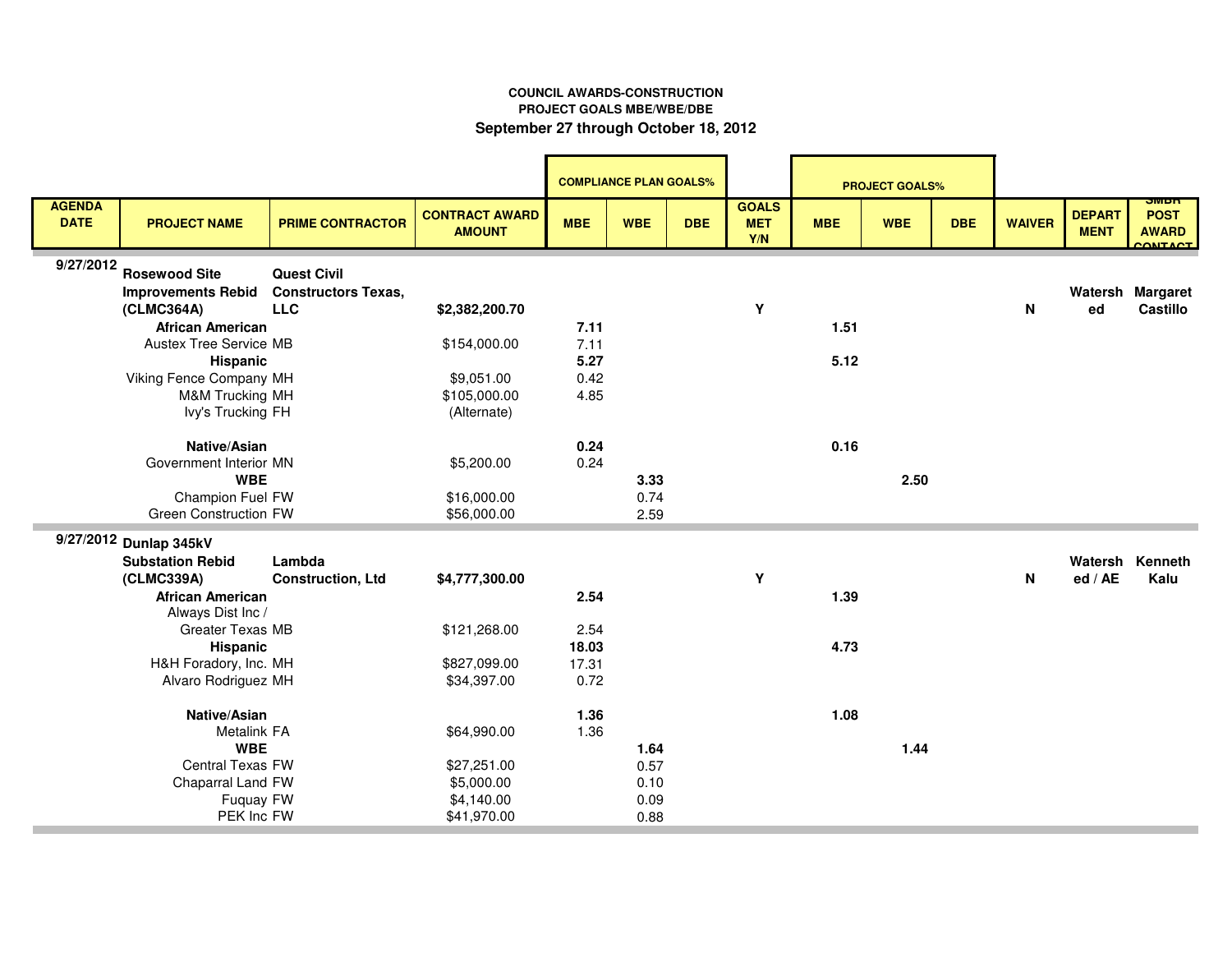# **COUNCIL AWARDS-CONSTRUCTION PROJECT GOALS MBE/WBE/DBESeptember 27 through October 18, 2012**

|                                           |                               |                                   |                                        |            | <b>COMPLIANCE PLAN GOALS%</b> |            |                                   | <b>PROJECT GOALS%</b> |            |            |               |                              |                                                           |
|-------------------------------------------|-------------------------------|-----------------------------------|----------------------------------------|------------|-------------------------------|------------|-----------------------------------|-----------------------|------------|------------|---------------|------------------------------|-----------------------------------------------------------|
| <b>AGENDA</b><br><b>DATE</b>              | <b>PROJECT NAME</b>           | <b>PRIME CONTRACTOR</b>           | <b>CONTRACT AWARD</b><br><b>AMOUNT</b> | <b>MBE</b> | <b>WBE</b>                    | <b>DBE</b> | <b>GOALS</b><br><b>MET</b><br>Y/N | <b>MBE</b>            | <b>WBE</b> | <b>DBE</b> | <b>WAIVER</b> | <b>DEPART</b><br><b>MENT</b> | ,,,,,,,,<br><b>POST</b><br><b>AWARD</b><br><b>ONITACT</b> |
|                                           | 9/27/2012 Comburg Dam         | <b>Muniz Concrete &amp;</b>       |                                        |            |                               |            |                                   |                       |            |            |               |                              | <b>Stella</b>                                             |
| <b>Modernization</b><br>Contracting, Inc. |                               |                                   |                                        |            |                               |            |                                   |                       |            |            |               | Watersh Richerso             |                                                           |
|                                           | (CLMC380)                     | (MBE/MH - 84.55%)                 | \$278,011.75                           |            |                               |            | Y                                 |                       |            |            | N             | ed                           | n Kinley                                                  |
|                                           | <b>MBE</b>                    |                                   |                                        | 8.09       |                               |            |                                   | 6.96                  |            |            |               |                              |                                                           |
| Austin Constructors, FH                   |                               | \$21,500.00                       | 7.73                                   |            |                               |            |                                   |                       |            |            |               |                              |                                                           |
|                                           | <b>ASH-NEM MB</b>             |                                   | \$1,000.00                             | 0.36       |                               |            |                                   |                       |            |            |               |                              |                                                           |
| <b>WBE</b>                                |                               |                                   |                                        | 6.82       |                               |            |                                   | 2.03                  |            |            |               |                              |                                                           |
|                                           | Diva Imaging FW               |                                   | \$1,450.00                             |            | 0.52                          |            |                                   |                       |            |            |               |                              |                                                           |
|                                           | <b>Willery Customer FW</b>    |                                   | \$7,520.00                             |            | 2.70                          |            |                                   |                       |            |            |               |                              |                                                           |
|                                           | Alpha Ready Mix, LLC FW       |                                   | \$10,000.00                            |            | 3.60                          |            |                                   |                       |            |            |               |                              |                                                           |
|                                           | 9/27/2012 Mgmt & Intersection | <b>Muniz Concrete &amp;</b>       |                                        |            |                               |            |                                   |                       |            |            |               |                              |                                                           |
|                                           | Imp, a 2010 Bond              | Contracting, Inc.                 |                                        |            |                               |            |                                   |                       |            |            |               |                              | Harold                                                    |
|                                           | Program (CLMC379)             | (MBE/MH-90.75%)                   | \$1,847,948.20                         |            |                               |            | Y                                 |                       |            |            | N             | <b>PW</b>                    | <b>Tolbert</b>                                            |
| <b>MBE</b>                                |                               |                                   | 90.75                                  |            |                               |            | 8.46                              |                       |            |            |               |                              |                                                           |
|                                           | Muniz Concrete & MH           |                                   | \$1,524,473.41                         | 90.75      |                               |            |                                   |                       |            |            |               |                              |                                                           |
|                                           | <b>WBE</b>                    |                                   |                                        |            | 3.88                          |            |                                   |                       | 3.30       |            |               |                              |                                                           |
|                                           | N-Line Traffic FW             |                                   | \$28,500.00                            |            | 1.70                          |            |                                   |                       |            |            |               |                              |                                                           |
|                                           | Alpha Ready Mix, LLC FH       |                                   | \$24,637.00                            |            | 1.47                          |            |                                   |                       |            |            |               |                              |                                                           |
|                                           | Diva Imaging FW               |                                   | \$12,000.00                            |            | 0.71                          |            |                                   |                       |            |            |               |                              |                                                           |
|                                           | 9/27/2012 Anderson Mill/183   |                                   |                                        |            |                               |            |                                   |                       |            |            |               |                              |                                                           |
|                                           | Wastewater                    |                                   |                                        |            |                               |            |                                   |                       |            |            |               |                              |                                                           |
|                                           | <b>Improvements</b>           | <b>Central Road &amp; Utility</b> |                                        |            |                               |            |                                   |                       |            |            |               |                              | <b>Mariza</b>                                             |
|                                           | (CLMC354)                     | (MBE/MH-61.04%)                   | \$1,526,616.40                         |            |                               |            | Υ                                 |                       |            |            | N             | <b>AWU</b>                   | Aldrete                                                   |
|                                           | <b>African American</b>       |                                   |                                        | 2.02       |                               |            |                                   | 2.00                  |            |            |               |                              |                                                           |
|                                           | Austex Tree MB                |                                   | \$28,000.00                            | 2.02       |                               |            |                                   |                       |            |            |               |                              |                                                           |
|                                           | <b>Hispanic</b>               |                                   |                                        | 5.62       |                               |            |                                   | 5.21                  |            |            |               |                              |                                                           |
|                                           | J A Road Boring, Inc. MH      |                                   | \$18,000.00                            | 1.30       |                               |            |                                   |                       |            |            |               |                              |                                                           |
|                                           | <b>Limon Construction MH</b>  |                                   | \$50,000.00                            | 3.60       |                               |            |                                   |                       |            |            |               |                              |                                                           |
|                                           | MWM Design Group FH           |                                   | \$10,000.00                            | 0.72       |                               |            |                                   |                       |            |            |               |                              |                                                           |
|                                           |                               |                                   |                                        | 0.17       |                               |            |                                   | 0.16                  |            |            |               |                              |                                                           |
|                                           | Native/Asian<br>Rama Tiru FA  |                                   | \$2,400.00                             | 0.17       |                               |            |                                   |                       |            |            |               |                              |                                                           |
|                                           | <b>WBE</b>                    |                                   |                                        |            | 3.58                          |            |                                   |                       | 2.42       |            |               |                              |                                                           |
|                                           | N-Line Traffic FW             |                                   | \$8,000.00                             |            | 0.58                          |            |                                   |                       |            |            |               |                              |                                                           |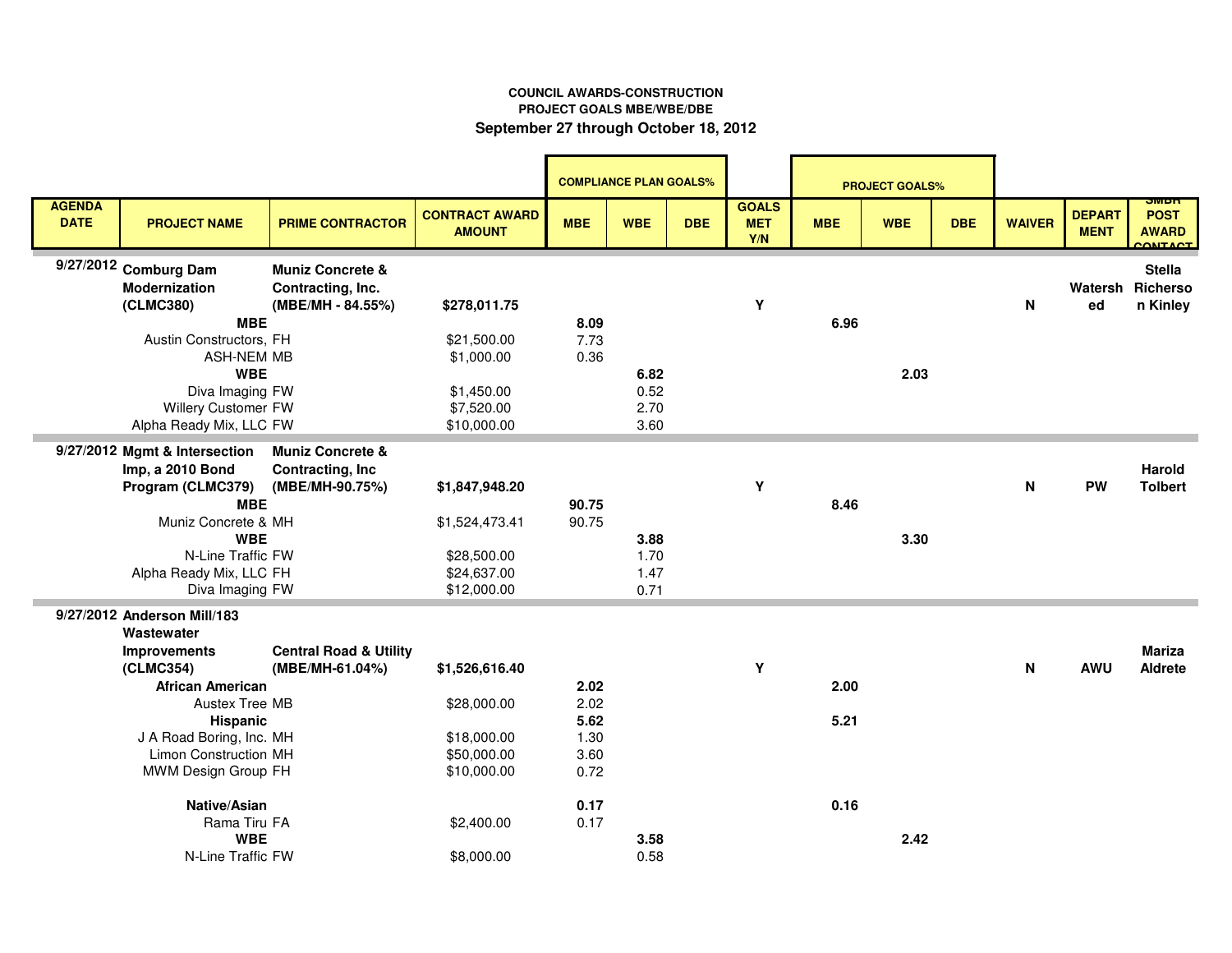# **PROJECT GOALS MBE/WBE/DBE September 27 through October 18, 2012COUNCIL AWARDS-CONSTRUCTION**

|                              |                               |                             |                                        |            | <b>COMPLIANCE PLAN GOALS%</b> |            |                                   |            | <b>PROJECT GOALS%</b> |            |               |                              |                                               |
|------------------------------|-------------------------------|-----------------------------|----------------------------------------|------------|-------------------------------|------------|-----------------------------------|------------|-----------------------|------------|---------------|------------------------------|-----------------------------------------------|
| <b>AGENDA</b><br><b>DATE</b> | <b>PROJECT NAME</b>           | <b>PRIME CONTRACTOR</b>     | <b>CONTRACT AWARD</b><br><b>AMOUNT</b> | <b>MBE</b> | <b>WBE</b>                    | <b>DBE</b> | <b>GOALS</b><br><b>MET</b><br>Y/N | <b>MBE</b> | <b>WBE</b>            | <b>DBE</b> | <b>WAIVER</b> | <b>DEPART</b><br><b>MENT</b> | <b>POST</b><br><b>AWARD</b><br><b>ONITACT</b> |
|                              | Roadway Specialties, FW       |                             | \$41,623.00                            |            | 3.00                          |            |                                   |            |                       |            |               |                              |                                               |
|                              | 10/18/2012 ABIA New Employee  | <b>Chasco Contracting</b>   |                                        |            |                               |            |                                   |            |                       |            |               |                              |                                               |
|                              | <b>Parking Lot</b>            | Ltd, LLP/Chasco             |                                        |            |                               |            |                                   |            |                       |            |               |                              | <b>Margaret</b>                               |
|                              | (CLMC360)                     | <b>Constructors</b>         | \$7,683,470.95                         |            |                               |            | Y                                 |            |                       |            | N             | <b>ABIA</b>                  | Castillo                                      |
|                              | <b>African American</b>       |                             |                                        | 4.75       |                               |            |                                   | 1.45       |                       |            |               |                              |                                               |
| Unism Development MB         |                               | \$9,150.00                  | 0.14                                   |            |                               |            |                                   |            |                       |            |               |                              |                                               |
| Avery Lee Williamson MB      |                               |                             | \$304,918.00                           | 4.61       |                               |            |                                   |            |                       |            |               |                              |                                               |
| Hispanic                     |                               |                             |                                        | 4.68       |                               |            |                                   | 4.32       |                       |            |               |                              |                                               |
|                              | <b>Texas Metal FH</b>         |                             | \$6,000.00                             | 0.09       |                               |            |                                   |            |                       |            |               |                              |                                               |
|                              | White Photographic FH         |                             | \$3,330.00                             | 0.05       |                               |            |                                   |            |                       |            |               |                              |                                               |
|                              | Panther Creek FH              |                             | \$150,000.00                           | 2.27       |                               |            |                                   |            |                       |            |               |                              |                                               |
|                              | <b>Texas Trucking MH</b>      |                             | \$150,000.00                           | 2.27       |                               |            |                                   |            |                       |            |               |                              |                                               |
|                              | Native/Asian                  |                             |                                        | 1.75       |                               |            |                                   | 0.25       |                       |            |               |                              |                                               |
|                              | Metalink MA                   |                             | \$115,770.00                           | 1.75       |                               |            |                                   |            |                       |            |               |                              |                                               |
|                              | <b>WBE</b>                    |                             |                                        |            | 2.23                          |            |                                   |            | 2.15                  |            |               |                              |                                               |
|                              | Capital Architectural FW      |                             | \$135,040.00                           |            | 2.04                          |            |                                   |            |                       |            |               |                              |                                               |
|                              | Terra Ecoservices, LLC FW     |                             | \$3,800.00                             |            | 0.06                          |            |                                   |            |                       |            |               |                              |                                               |
|                              | <b>Woolery Custom FW</b>      |                             | \$5,880.00                             |            | 0.09                          |            |                                   |            |                       |            |               |                              |                                               |
|                              | <b>Resource Consulting FB</b> |                             | \$2,400.00                             |            | 0.04                          |            |                                   |            |                       |            |               |                              |                                               |
|                              | 10/18/2012 ADA Sidewalk &     |                             |                                        |            |                               |            |                                   |            |                       |            |               |                              |                                               |
|                              | <b>Ramp Improvements</b>      | <b>Muniz Concrete &amp;</b> |                                        |            |                               |            |                                   |            |                       |            |               |                              | <b>Stella</b>                                 |
|                              | 2012 Group 14 City            | Contracting, Inc.           |                                        |            |                               |            |                                   |            |                       |            |               |                              | Richerso                                      |
|                              | Wide (CLMC383)                | (MBE/MH-88.57%)             | \$3,543,246.85                         |            |                               |            | Y                                 |            |                       |            | N             | <b>CM</b>                    | n Kinley                                      |
|                              | <b>African American</b>       |                             |                                        | 1.50       |                               |            |                                   | 1.39       |                       |            |               |                              |                                               |
|                              | Avery's lawn Care MB          |                             | \$22,500.00                            | 0.70       |                               |            |                                   |            |                       |            |               |                              |                                               |
|                              | C L Elder Trucking MB         |                             | \$12,000.00                            | 0.37       |                               |            |                                   |            |                       |            |               |                              |                                               |
|                              | <b>ASH-NEM Trucking MB</b>    |                             | \$14,000.00                            | 0.43       |                               |            |                                   |            |                       |            |               |                              |                                               |
|                              | Hispanic                      |                             |                                        | 88.57      |                               |            |                                   | 5.79       |                       |            |               |                              |                                               |
| Muniz Concrete & MH          |                               | \$2,858,931.50              | 88.57                                  |            |                               |            |                                   |            |                       |            |               |                              |                                               |
| Native/Asian                 |                               | \$19,547.00                 | 0.61                                   |            |                               |            | 0.56                              |            |                       |            |               |                              |                                               |
|                              | Benqwest MA                   |                             |                                        | 0.61       |                               |            |                                   |            |                       |            |               |                              |                                               |
|                              | <b>WBE</b>                    |                             |                                        | 4.77       |                               |            |                                   | 1.89       |                       |            |               |                              |                                               |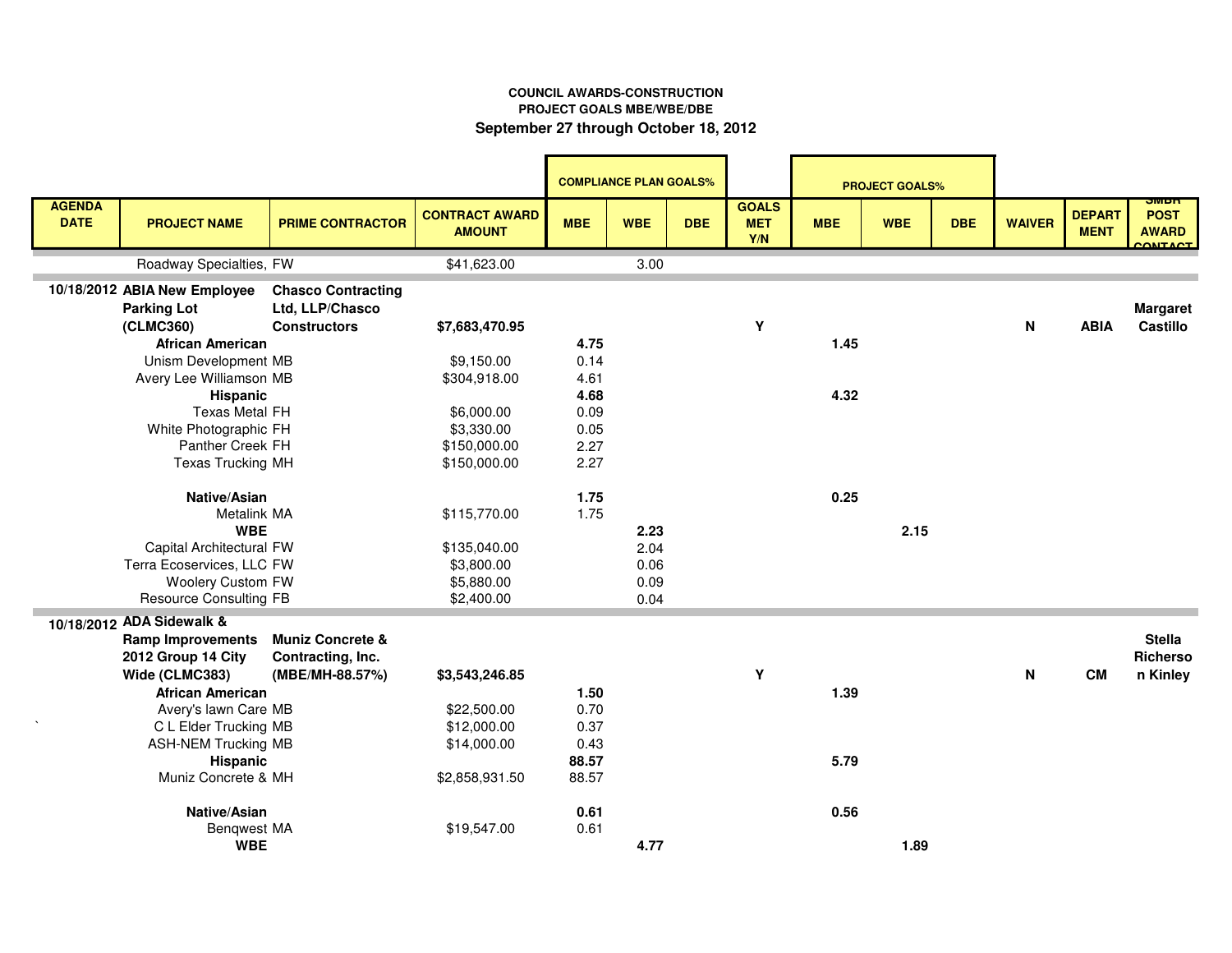# **September 27 through October 18, 2012 COUNCIL AWARDS-CONSTRUCTIONPROJECT GOALS MBE/WBE/DBE**

|                              |                                                                                                                                                                                                      |                                              |                                                                             | <b>COMPLIANCE PLAN GOALS%</b>                |                      |            |                                   | <b>PROJECT GOALS%</b> |            |            |               |                              |                                                       |
|------------------------------|------------------------------------------------------------------------------------------------------------------------------------------------------------------------------------------------------|----------------------------------------------|-----------------------------------------------------------------------------|----------------------------------------------|----------------------|------------|-----------------------------------|-----------------------|------------|------------|---------------|------------------------------|-------------------------------------------------------|
| <b>AGENDA</b><br><b>DATE</b> | <b>PROJECT NAME</b>                                                                                                                                                                                  | <b>PRIME CONTRACTOR</b>                      | <b>CONTRACT AWARD</b><br><b>AMOUNT</b>                                      | <b>MBE</b>                                   | <b>WBE</b>           | <b>DBE</b> | <b>GOALS</b><br><b>MET</b><br>Y/N | <b>MBE</b>            | <b>WBE</b> | <b>DBE</b> | <b>WAIVER</b> | <b>DEPART</b><br><b>MENT</b> | omon<br><b>POST</b><br><b>AWARD</b><br><b>CONTACT</b> |
|                              | <b>Austin Constructors FH</b><br>Piatra Inc. FW                                                                                                                                                      |                                              | \$133,700.00<br>\$20,000.00                                                 |                                              | 4.15<br>0.62         |            |                                   |                       |            |            |               |                              |                                                       |
|                              | 10/18/2012 East 5th St Imp from<br>IH-35 to Onion Street<br>(CLMC378A)<br><b>African American</b><br>Sam Kellogg Trucking MB<br>Hispanic<br>Double SV MH<br>Macias & Associates FH<br>Prota, Inc. FH | <b>BRH-Garver</b><br><b>Construction, LP</b> | \$5,313,081.90<br>\$70,000.00<br>\$35,000,00<br>\$29,300.00<br>\$240,000.00 | 1.38<br>1.38<br>6.01<br>0.69<br>0.58<br>4.74 |                      |            | Y                                 | 1.36<br>5.86          |            |            | Ν             | <b>PW</b>                    | <b>Harold</b><br><b>Tolbert</b>                       |
|                              | Native/Asian<br>Rama Tirumalachar FA<br><b>Metalink Corporation FA</b><br><b>WBE</b><br>Fuquay Inc. FW<br>Roadway Specialties FW                                                                     |                                              | \$3,500.00<br>\$52,796.00<br>\$139,244.65<br>\$12,500.00                    | 1.11<br>0.07<br>1.04                         | 3.00<br>2.75<br>0.25 |            |                                   | 0.44                  | 2.84       |            |               |                              |                                                       |

#### **COUNCIL AWARDS - PROFESSIONAL & NON-PROFESSIONAL SERVICESPROJECT GOALS MBE/WBE/DBESeptember 27 through October 18, 2012**

|                              |                                                                                                                                                               |                         |                                        |            |            | <b>COMPLIANCE PLAN GOALS%</b> |                                   |            | <b>PROJECT GOALS%</b> |            |               |                              |
|------------------------------|---------------------------------------------------------------------------------------------------------------------------------------------------------------|-------------------------|----------------------------------------|------------|------------|-------------------------------|-----------------------------------|------------|-----------------------|------------|---------------|------------------------------|
| <b>AGENDA</b><br><b>DATE</b> | <b>PROJECT NAME</b>                                                                                                                                           | <b>PRIME CONTRACTOR</b> | <b>CONTRACT AWARD</b><br><b>AMOUNT</b> | <b>MBE</b> | <b>WBE</b> | DBE.                          | <b>GOALS</b><br><b>MET</b><br>Y/N | <b>MBE</b> | <b>WBE</b>            | <b>DBE</b> | <b>WAIVER</b> | <b>DEPART</b><br><b>MENT</b> |
|                              | 9/27/2012 Walnut Creek WWTP<br><b>Secondary Process</b><br>Improvement<br>(CLMP109)<br>CH2M Hill, Inc.<br><b>African American</b><br><b>CPM Consulting FB</b> |                         | \$1,500,000.00                         | 1.90       |            |                               | ν                                 | 1.90       |                       |            | N             | <b>CM</b>                    |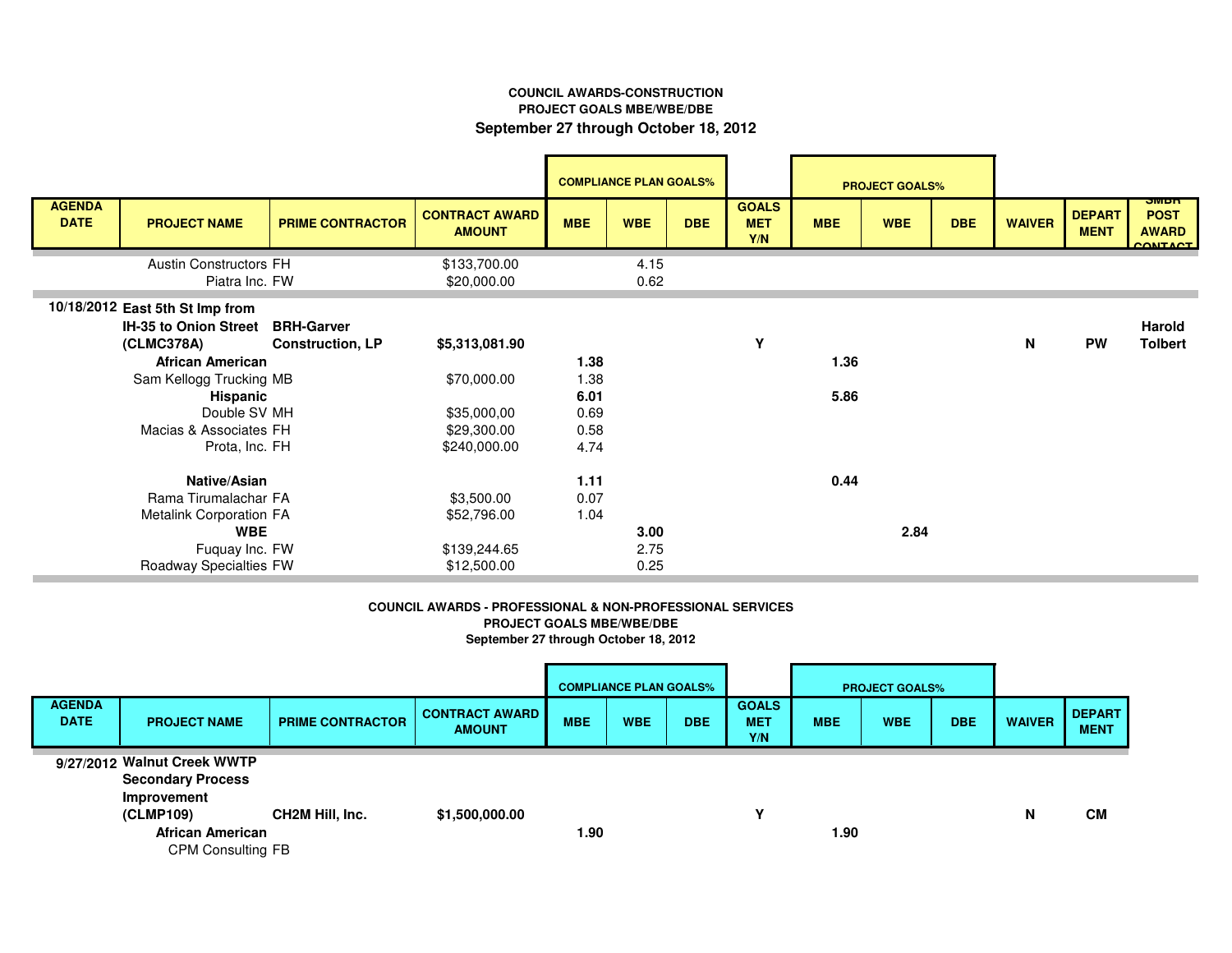### **COUNCIL AWARDS - PROFESSIONAL & NON-PROFESSIONAL SERVICESPROJECT GOALS MBE/WBE/DBESeptember 27 through October 18, 2012**

|                              |                                            |                                                 |                                        | <b>COMPLIANCE PLAN GOALS%</b> |               |            | <b>PROJECT GOALS%</b>             |            |            |            |                           |                              |
|------------------------------|--------------------------------------------|-------------------------------------------------|----------------------------------------|-------------------------------|---------------|------------|-----------------------------------|------------|------------|------------|---------------------------|------------------------------|
| <b>AGENDA</b><br><b>DATE</b> | <b>PROJECT NAME</b>                        | <b>PRIME CONTRACTOR</b>                         | <b>CONTRACT AWARD</b><br><b>AMOUNT</b> | <b>MBE</b>                    | <b>WBE</b>    | <b>DBE</b> | <b>GOALS</b><br><b>MET</b><br>Y/N | <b>MBE</b> | <b>WBE</b> | <b>DBE</b> | <b>WAIVER</b>             | <b>DEPART</b><br><b>MENT</b> |
|                              | Hispanic                                   |                                                 |                                        | 9.00                          |               |            |                                   | 9.00       |            |            |                           |                              |
|                              | <b>Crespo Consulting MH</b>                |                                                 |                                        | 4.50                          |               |            |                                   |            |            |            |                           |                              |
|                              | Saenz + Bury FH                            |                                                 |                                        | 4.50                          |               |            |                                   |            |            |            |                           |                              |
|                              | Native/Asian                               |                                                 |                                        | 4.90                          |               |            |                                   | 4.90       |            |            |                           |                              |
|                              | Encotech Engrg MA                          |                                                 |                                        | 4.90                          |               |            |                                   |            |            |            |                           |                              |
|                              | <b>WBE</b>                                 |                                                 |                                        |                               | 15.80         |            |                                   |            | 15.80      |            |                           |                              |
|                              | Harutunian FW<br>K Friese & Associates FW  |                                                 |                                        |                               | 13.00<br>2.80 |            |                                   |            |            |            |                           |                              |
|                              |                                            |                                                 |                                        |                               |               |            |                                   |            |            |            |                           |                              |
|                              | 10/18/2012 Water Distribution              |                                                 |                                        |                               |               |            |                                   |            |            |            |                           |                              |
|                              | <b>Facilities Recoating</b>                |                                                 |                                        |                               |               |            |                                   |            |            |            |                           |                              |
|                              | Safety & Security Imp Kleinfelder Central, |                                                 |                                        |                               |               |            |                                   |            |            |            |                           |                              |
|                              | (CLMP111A)                                 | Inc                                             | \$1,500,000.00                         |                               |               |            | Y                                 |            |            |            | N                         | <b>CM</b>                    |
|                              | <b>MBE</b><br>All Points Inspection FB     |                                                 |                                        | 15.80<br>1.90                 |               |            |                                   | 15.80      |            |            |                           |                              |
|                              | Hejl, Lee & Associates, MA                 |                                                 |                                        | 4.90                          |               |            |                                   |            |            |            |                           |                              |
|                              | Jose I. Guera, Inc. MH                     |                                                 |                                        | 7.20                          |               |            |                                   |            |            |            |                           |                              |
|                              | V&A Consulting MH                          |                                                 |                                        | 1.80                          |               |            |                                   |            |            |            |                           |                              |
|                              | <b>WBE</b>                                 |                                                 |                                        |                               | 15.80         |            |                                   |            | 15.80      |            |                           |                              |
|                              | Axiom Engineers, Inc. FW                   |                                                 |                                        |                               | 3.80          |            |                                   |            |            |            |                           |                              |
|                              | Harutunian FW                              |                                                 |                                        |                               | 12.00         |            |                                   |            |            |            |                           |                              |
| 10/18/2012                   | <b>ABIA Terminal East</b>                  |                                                 |                                        |                               |               |            |                                   |            |            |            |                           |                              |
|                              |                                            |                                                 |                                        |                               |               |            |                                   |            |            |            |                           |                              |
|                              | <b>Infill Design Build</b><br>Agreement    | <b>Hensel Phelps</b><br><b>Construction Co.</b> | \$6,300,000.00                         |                               |               |            | Y                                 |            |            |            | $\boldsymbol{\mathsf{N}}$ | <b>CM</b>                    |
|                              | <b>DBE</b>                                 |                                                 |                                        |                               |               | 15.25      |                                   |            |            | 7.25       |                           |                              |
|                              | Haynes Eaglin Waters FB                    |                                                 |                                        |                               |               | 0.75       |                                   |            |            |            |                           |                              |
|                              | <b>Business Resource FB</b>                |                                                 |                                        |                               |               | 0.75       |                                   |            |            |            |                           |                              |
|                              | Macias & Associates FH                     |                                                 |                                        |                               |               | 0.50       |                                   |            |            |            |                           |                              |
|                              | Sunland Group, Inc. FW                     |                                                 |                                        |                               |               | 7.50       |                                   |            |            |            |                           |                              |
|                              | <b>Architectural Engineers</b>             |                                                 |                                        |                               |               |            |                                   |            |            |            |                           |                              |
|                              | Collaborative, LLC FW                      |                                                 |                                        |                               |               | 5.75       |                                   |            |            |            |                           |                              |
| 10/18/2012                   |                                            | Harutunian                                      |                                        |                               |               |            |                                   |            |            |            |                           |                              |
|                              | 2012 SCADA Service                         | Engineering, Inc.                               |                                        |                               |               |            |                                   |            |            |            |                           |                              |
|                              | <b>Rotation List (5)</b>                   | (WBE/FW-87.76%)                                 | \$750,000.00                           |                               |               |            | Y                                 |            |            |            | Ν                         | <b>CM</b>                    |

**MBE**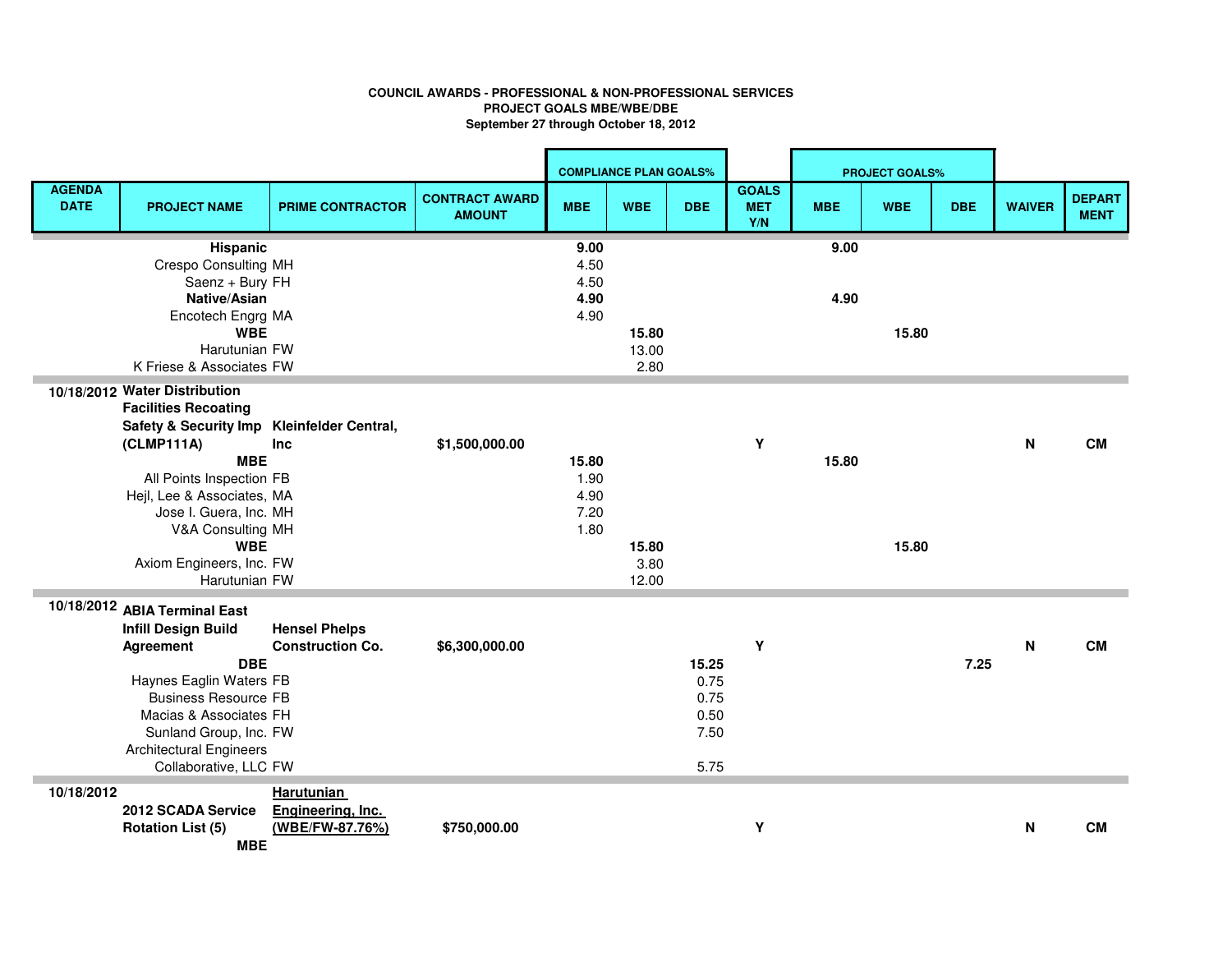### **PROJECT GOALS MBE/WBE/DBE September 27 through October 18, 2012COUNCIL AWARDS - PROFESSIONAL & NON-PROFESSIONAL SERVICES**

|                              |                               |                                     |                                        | <b>COMPLIANCE PLAN GOALS%</b> |            |            |                                   | <b>PROJECT GOALS%</b> |            |            |               |                              |
|------------------------------|-------------------------------|-------------------------------------|----------------------------------------|-------------------------------|------------|------------|-----------------------------------|-----------------------|------------|------------|---------------|------------------------------|
| <b>AGENDA</b><br><b>DATE</b> | <b>PROJECT NAME</b>           | <b>PRIME CONTRACTOR</b>             | <b>CONTRACT AWARD</b><br><b>AMOUNT</b> | <b>MBE</b>                    | <b>WBE</b> | <b>DBE</b> | <b>GOALS</b><br><b>MET</b><br>Y/N | <b>MBE</b>            | <b>WBE</b> | <b>DBE</b> | <b>WAIVER</b> | <b>DEPART</b><br><b>MENT</b> |
|                              | <b>Advanced Wireless MH</b>   |                                     |                                        | 7.54                          |            |            |                                   | 7.54                  |            |            |               |                              |
|                              | CADD Studio, Inc. FH          |                                     |                                        |                               |            |            |                                   |                       |            |            |               |                              |
|                              | HVJ Associates, Inc. MB       |                                     |                                        |                               |            |            |                                   |                       |            |            |               |                              |
|                              | Kurkjian Engineering          |                                     |                                        |                               |            |            |                                   |                       |            |            |               |                              |
|                              | Corporation FH                |                                     |                                        |                               |            |            |                                   |                       |            |            |               |                              |
|                              | Macias & Associates, MH       |                                     |                                        |                               |            |            |                                   |                       |            |            |               |                              |
|                              | <b>WBE</b>                    |                                     |                                        |                               | 4.70       |            |                                   |                       | 4.70       |            |               |                              |
|                              | <b>CTS Consolidated</b>       |                                     |                                        |                               |            |            |                                   |                       |            |            |               |                              |
|                              | Telecon Services, LLC FW      |                                     |                                        |                               |            |            |                                   |                       |            |            |               |                              |
|                              | <b>Texas Star Document FW</b> |                                     |                                        |                               |            |            |                                   |                       |            |            |               |                              |
|                              |                               | <b>CH2M Hill Engineers,</b><br>Inc. |                                        |                               |            |            |                                   |                       |            |            |               |                              |
|                              | <b>MBE</b>                    |                                     |                                        | 7.54                          |            |            |                                   | 7.54                  |            |            |               |                              |
|                              | Gupta & Associates, MA        |                                     |                                        |                               |            |            |                                   |                       |            |            |               |                              |
|                              | Encotech Engr MA              |                                     |                                        |                               |            |            |                                   |                       |            |            |               |                              |
|                              | <b>WBE</b>                    |                                     |                                        |                               | 4.70       |            |                                   |                       | 4.70       |            |               |                              |
|                              | Harutunian Engrs FW           |                                     |                                        |                               |            |            |                                   |                       |            |            |               |                              |
|                              | K Friese & Associates, FW     |                                     |                                        |                               |            |            |                                   |                       |            |            |               |                              |
|                              |                               | <b>CDM Smith, Inc.</b>              |                                        |                               |            |            |                                   |                       |            |            |               |                              |
|                              | <b>MBE</b>                    |                                     |                                        | 7.54                          |            |            |                                   | 7.54                  |            |            |               |                              |
|                              | Encotech Engr MA              |                                     |                                        |                               |            |            |                                   |                       |            |            |               |                              |
|                              | <b>WBE</b>                    |                                     |                                        |                               | 4.70       |            |                                   |                       | 4.70       |            |               |                              |
|                              | Harutunian Engrs FW           |                                     |                                        |                               |            |            |                                   |                       |            |            |               |                              |
|                              |                               | <b>Malcolm Pirnie, Inc.</b>         |                                        |                               |            |            |                                   |                       |            |            |               |                              |
|                              | <b>MBE</b>                    |                                     |                                        | 7.54                          |            |            |                                   | 7.54                  |            |            |               |                              |
|                              | Gupta & Associates, MA        |                                     |                                        |                               |            |            |                                   |                       |            |            |               |                              |
|                              | <b>WBE</b>                    |                                     |                                        |                               | 4.70       |            |                                   |                       | 4.70       |            |               |                              |
|                              | Harutunian Engrs FW           |                                     |                                        |                               |            |            |                                   |                       |            |            |               |                              |
|                              |                               | <b>Black &amp; Veatch</b>           |                                        |                               |            |            |                                   |                       |            |            |               |                              |
|                              |                               | Corporation                         |                                        |                               |            |            |                                   |                       |            |            |               |                              |